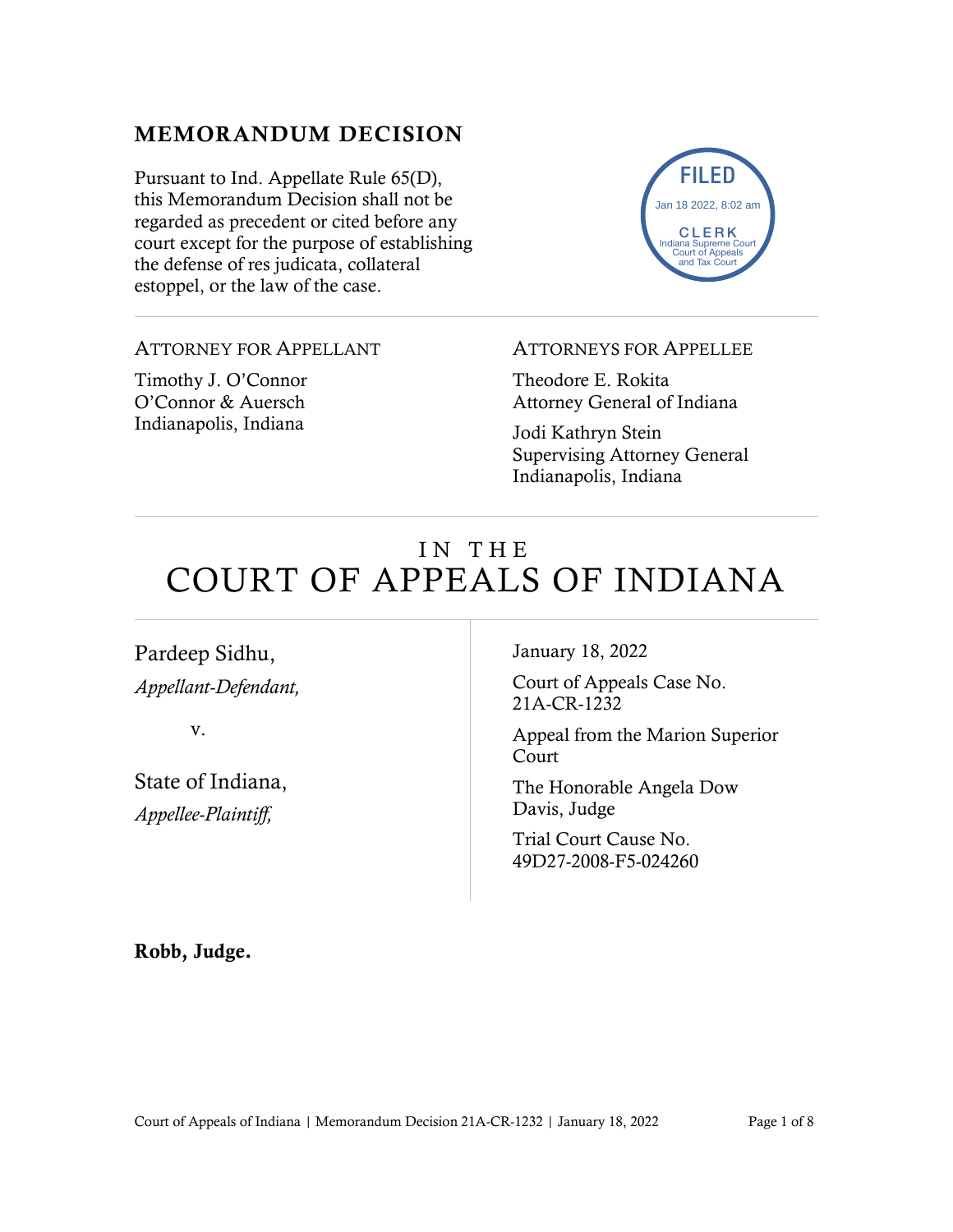## Case Summary and Issue

[1] Following a jury trial, Pardeep Sidhu was found guilty of battery by means of a deadly weapon, a Level 5 felony. The trial court sentenced Sidhu to three years, with 423 days credit for time served and 672 days suspended to probation. Sidhu now appeals, raising one issue for our review, which we restate as whether the trial court abused its discretion by denying Sidhu's motion for a mistrial. Concluding the trial court did not abuse its discretion, we affirm.

### Facts and Procedural History

- [2] In August 2020, Nakia Matthews lived at a Country Hearth Inn and Suites in Indianapolis. Matthews lived two doors down from Sidhu. On August 2, 2020, Sidhu stood in his doorway and began yelling racial slurs at the African American residents of Country Hearth. A crowd formed and Matthews called the police. The police arrived and instructed Sidhu to stay in his room; however, after the police left, Sidhu continued to yell racial slurs and spit in Matthews' face when she passed his room. Eventually, an unidentified man went into Sidhu's room and knocked Sidhu off his feet.
- [3] A few minutes after the altercation between Sidhu and the unidentified man, Matthews was walking past Sidhu's room when he swung his arm out and stabbed Matthews in her left breast. Matthews collapsed to the ground and Sidhu retreated into his room. Matthews was transported to the hospital and police arrived and arrested Sidhu.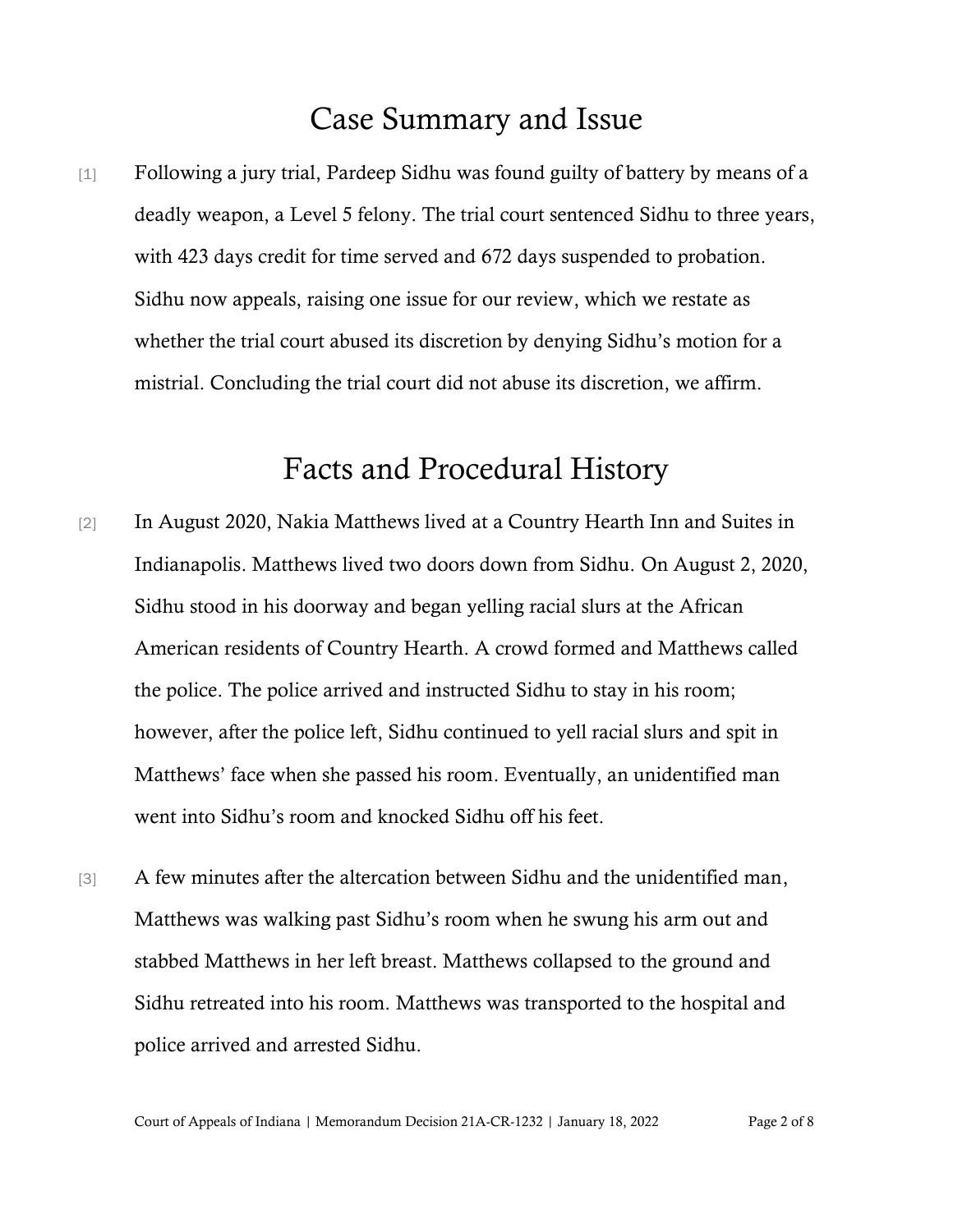[4] On August 4, 2020, the State charged Sidhu with battery by means of a deadly weapon, a Level 5 felony. Prior to trial, Sidhu filed a motion *in limine* requesting, in relevant part, that the State refrain from referencing the following:

> Any character evidence in the form of other wrongs, prior bad acts, and uncharged conduct or criminal offenses not reduced to convictions and admissible pursuant to Indiana Rules of Evidence 404(b). Specifically, any testimony regarding alleged incidents of domestic violence between [] Sidhu and [his girlfriend] or an *alleged incident* with [] Matthews approximately one week prior to the incident giving rise to this case in which [] Sidhu was arrested but never charged[.]

Appellant's Appendix, Volume II at 89 (emphasis added).

- [5] The "alleged incident" refers to Sidhu allegedly kicking Matthews one week prior to the stabbing incident. Prior to trial, the trial court addressed Sidhu's motion and determined that because "there was an incident between them, given the nature of how close in time it is . . . [it would] allow [the State] to talk about the incident without alleging that he got arrested[.]" Transcript, Volume 2 at 48-49.
- [6] Matthews' boyfriend Kim Torrence testified at Sidhu's trial and was asked if he recalled the day something bad happened with Sidhu. Torrence responded:

I don't recall which day it was. But on the first, on the first floor, when you (indiscernible) hit him, I didn't nothing about that . . . until she told me.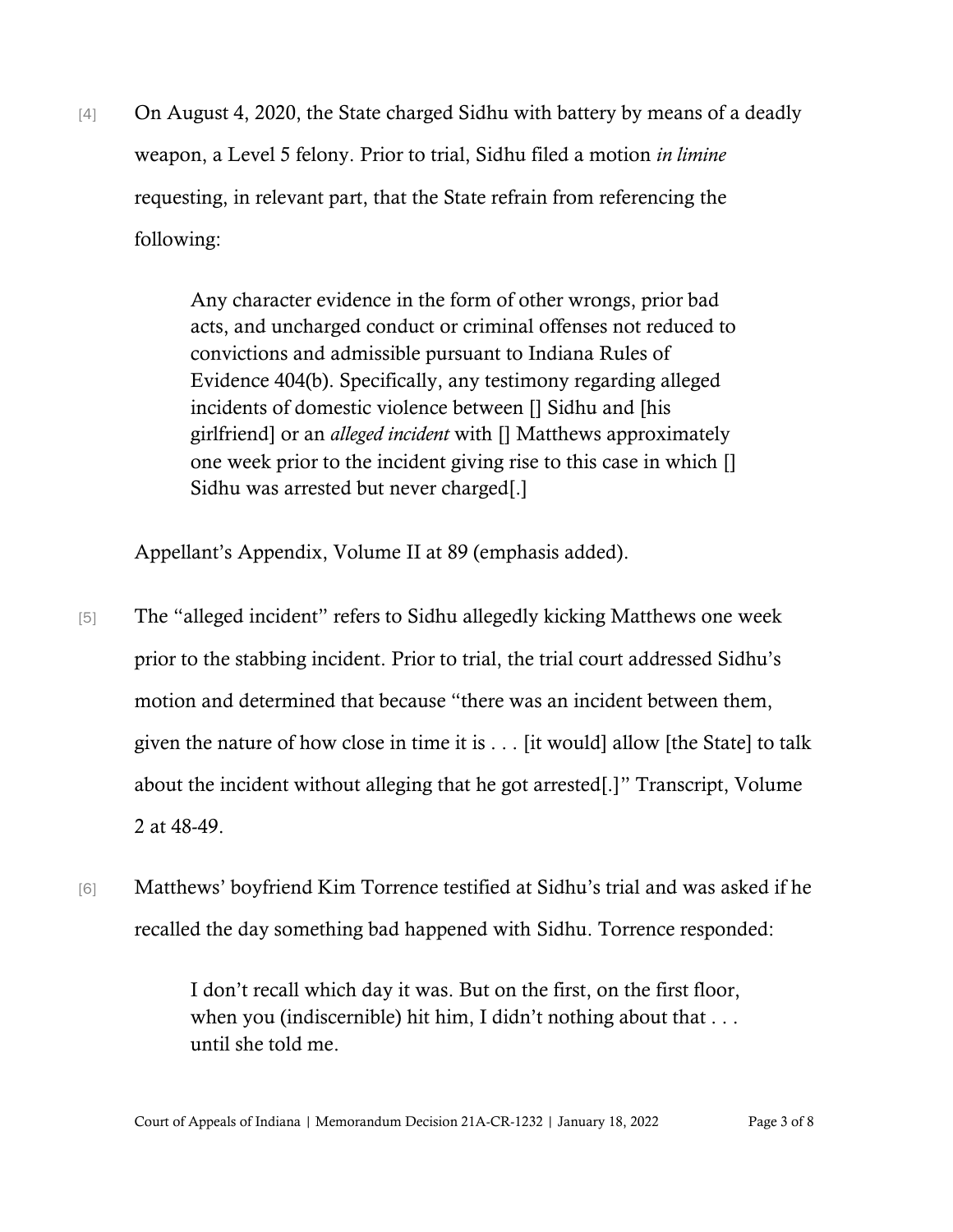*Id.* at 189. Sidhu's counsel then interrupted the testimony and asked to approach the bench. After the side bar ended, the trial court instructed the jury "to disregard the last statement. You are ordered to not discuss or consider." *Id.* at 190.

[7] The State continued questioning Torrence about the events leading to the stabbing and when asked if he heard Sidhu say anything to Matthews, Torrence stated:

> I told her, I said just don't pay him no mind. Just go back in the room. . . . Because her prior incident, you know what I'm saying, I said just go back to the room.

*Id.* at 194-95. Sidhu objected and the trial court informed Torrence he "may not talk about any other incidents." *Id.* at 195.

[8] The State then finished questioning Torrence about the events on the day at issue. After the State passed the witness, Sidhu moved for a mistrial given Torrence's testimony: "It's been more than once now. The bell has been rung. It can't be unrung at this point." *Id.* at 199. The trial court denied the motion but removed the jury from the courtroom and instructed Torrence that he "may not talk about the incidents where either you were kicked, [or Matthews] was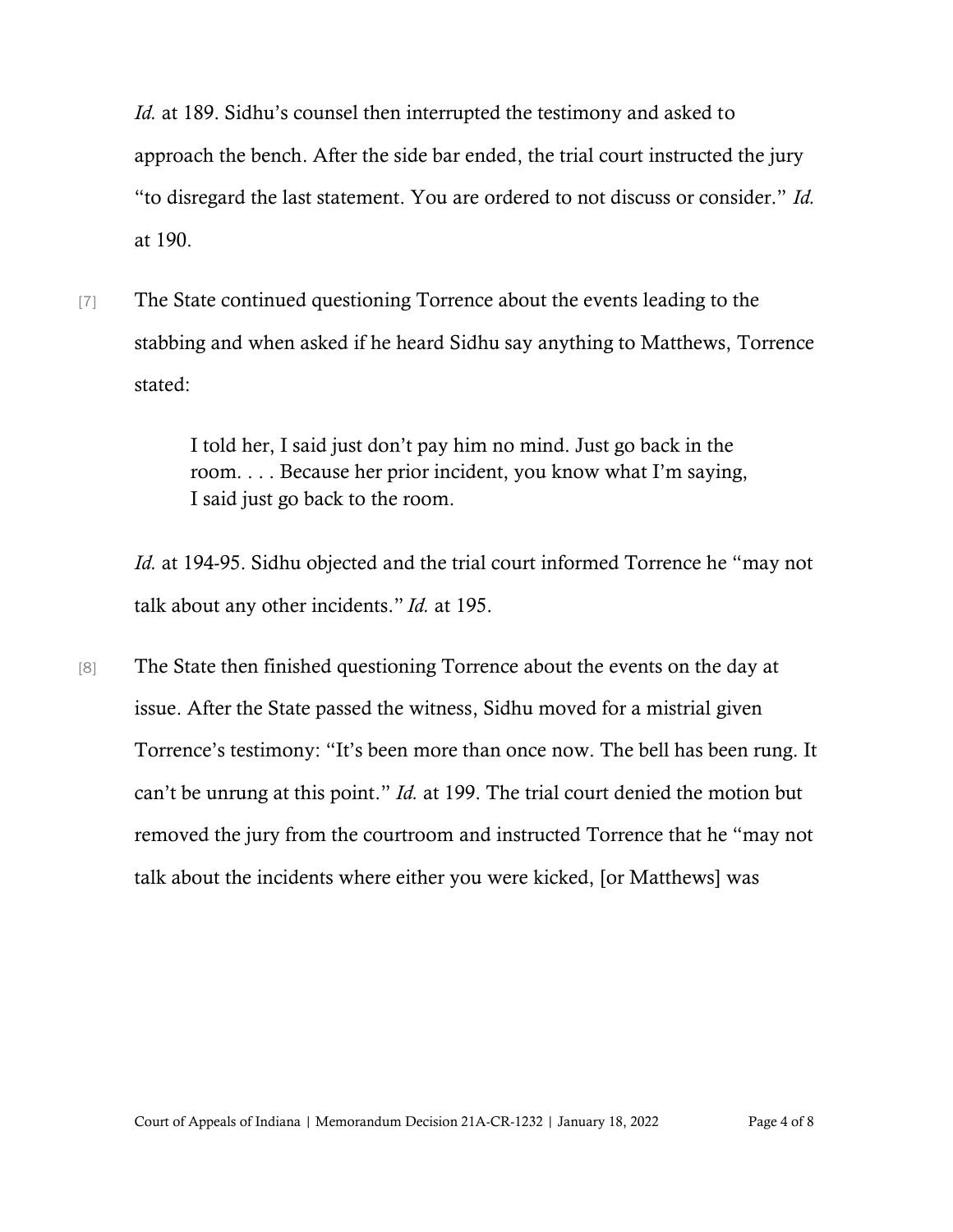kicked . . . . If you do it again, the trial is over."<sup>1</sup> *Id.* at 201. Sidhu then proceeded to cross-examine Torrence without incident.

[9] The jury found Sidhu guilty of battery by means of a deadly weapon, a Level 5 felony. Sidhu now appeals.

## Discussion and Decision

### I. Standard of Review

[10] Whether to grant or deny a motion for a mistrial is a decision left to the sound discretion of the trial court. *Stokes v. State*, 919 N.E.2d 1240, 1243 (Ind. Ct. App. 2010), *trans. denied.* We will reverse the trial court's ruling only upon an abuse of that discretion. *[Id.](https://1.next.westlaw.com/Link/Document/FullText?findType=Y&serNum=2003620363&originatingDoc=I8aea8c160bfe11df9988d233d23fe599&refType=RP&originationContext=document&transitionType=DocumentItem&ppcid=38555516cb39463c818f30eddc6c3963&contextData=(sc.QASearch))* We afford the trial court such deference on appeal because the trial court is in the best position to evaluate the relevant circumstances of an event and its impact on the jury. *[Id.](https://1.next.westlaw.com/Link/Document/FullText?findType=Y&serNum=2003620363&originatingDoc=I8aea8c160bfe11df9988d233d23fe599&refType=RP&originationContext=document&transitionType=DocumentItem&ppcid=38555516cb39463c818f30eddc6c3963&contextData=(sc.QASearch))* To prevail on appeal from the denial of a motion for a mistrial, the appellant must demonstrate that the statement or conduct in question was so prejudicial and inflammatory that he was placed in a position of grave peril to which he should not have been subjected. *[Id.](https://1.next.westlaw.com/Link/Document/FullText?findType=Y&serNum=2003620363&originatingDoc=I8aea8c160bfe11df9988d233d23fe599&refType=RP&originationContext=document&transitionType=DocumentItem&ppcid=38555516cb39463c818f30eddc6c3963&contextData=(sc.QASearch))* We determine the gravity of the peril based upon the probable persuasive effect of the misconduct on the jury's decision rather than upon the degree of

<sup>1</sup> We note that this seemingly contradicts the trial court's original ruling on the motion *in limine*.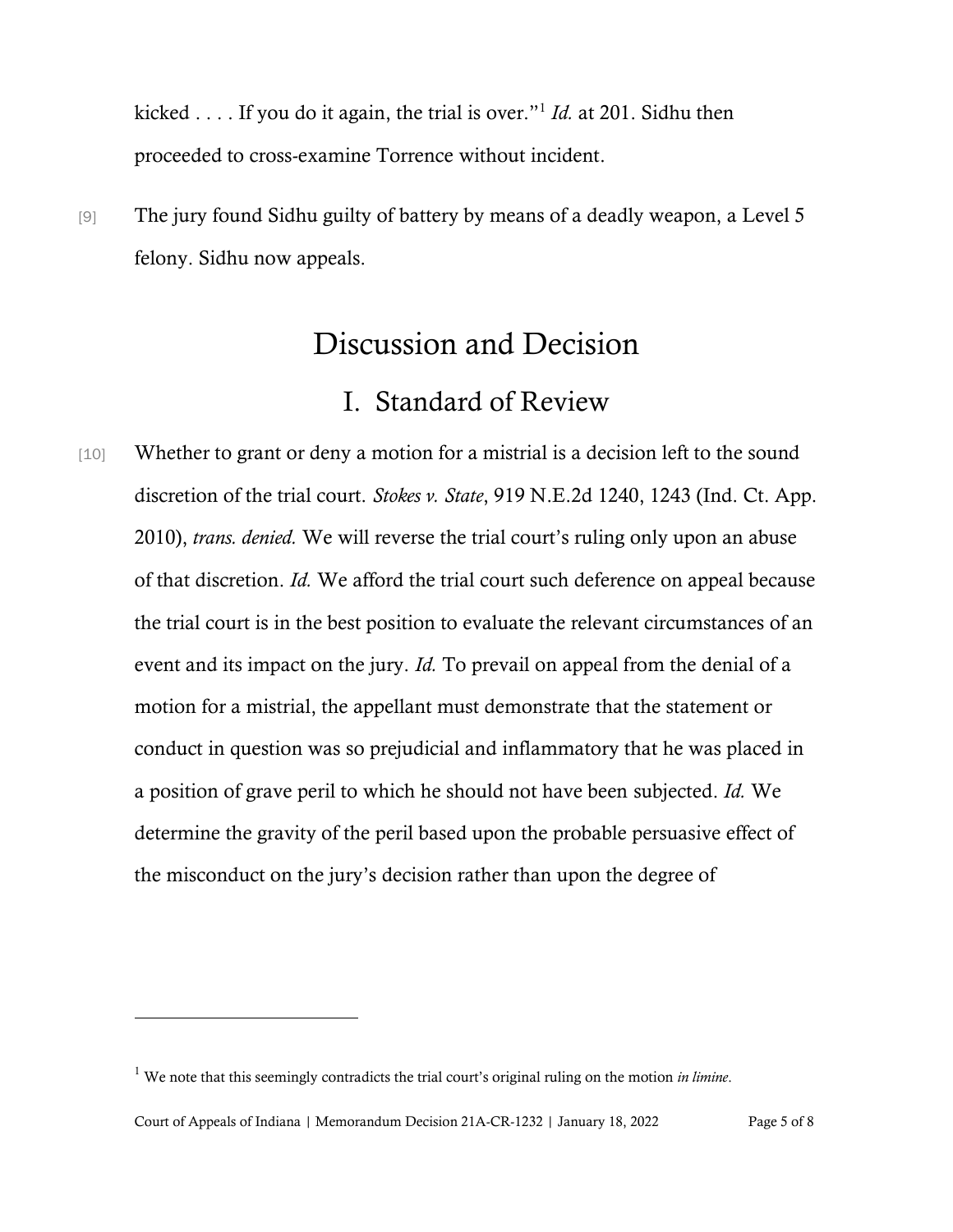impropriety of the conduct. *[Id.](https://1.next.westlaw.com/Link/Document/FullText?findType=Y&serNum=2003620363&originatingDoc=I8aea8c160bfe11df9988d233d23fe599&refType=RP&originationContext=document&transitionType=DocumentItem&ppcid=38555516cb39463c818f30eddc6c3963&contextData=(sc.QASearch))* A mistrial is an extreme sanction warranted only when no other cure can be expected to rectify the situation. *Id.* 

## II. Motion for Mistrial

- [11] Sidhu argues that a "mistrial was warranted when a State's witness violated the Court's order *in limine* and referred, on two occasions, to prior bad acts allegedly committed by [] Sidhu." Brief of Appellant at 10.
- [12] Sidhu challenges the following two statements made by Torrence and argues their reference to prior bad acts warranted a mistrial:

I don't recall which day it was. But on the first, on the first floor, when you (indiscernible) hit him, I didn't know nothing about that . . . until she told me.

\* \* \*

I told her, I said just don't pay him no mind. Just go back in the room. . . . Because her prior incident, you know what I'm saying, I said just go back to the room.

Tr., Vol. 2 at 189, 194-95.

[13] Following the first challenged statement by Torrence, the trial court admonished the jury and instructed it to "disregard the last statement" and ordered it not to "discuss or consider" the statement. *Id.* at 190. We presume the jury followed the trial court's admonishment and that the excluded testimony played no part in the jury's deliberations. *[Duncanson](https://1.next.westlaw.com/Link/Document/FullText?findType=Y&serNum=1987081376&pubNum=578&originatingDoc=I644b1700d39911d983e7e9deff98dc6f&refType=RP&fi=co_pp_sp_578_186&originationContext=document&transitionType=DocumentItem&ppcid=67af712486f943f991dc75aa8400485d&contextData=(sc.Search)#co_pp_sp_578_186) v. State,* 50[9](https://1.next.westlaw.com/Link/Document/FullText?findType=Y&serNum=1987081376&pubNum=578&originatingDoc=I644b1700d39911d983e7e9deff98dc6f&refType=RP&fi=co_pp_sp_578_186&originationContext=document&transitionType=DocumentItem&ppcid=67af712486f943f991dc75aa8400485d&contextData=(sc.Search)#co_pp_sp_578_186)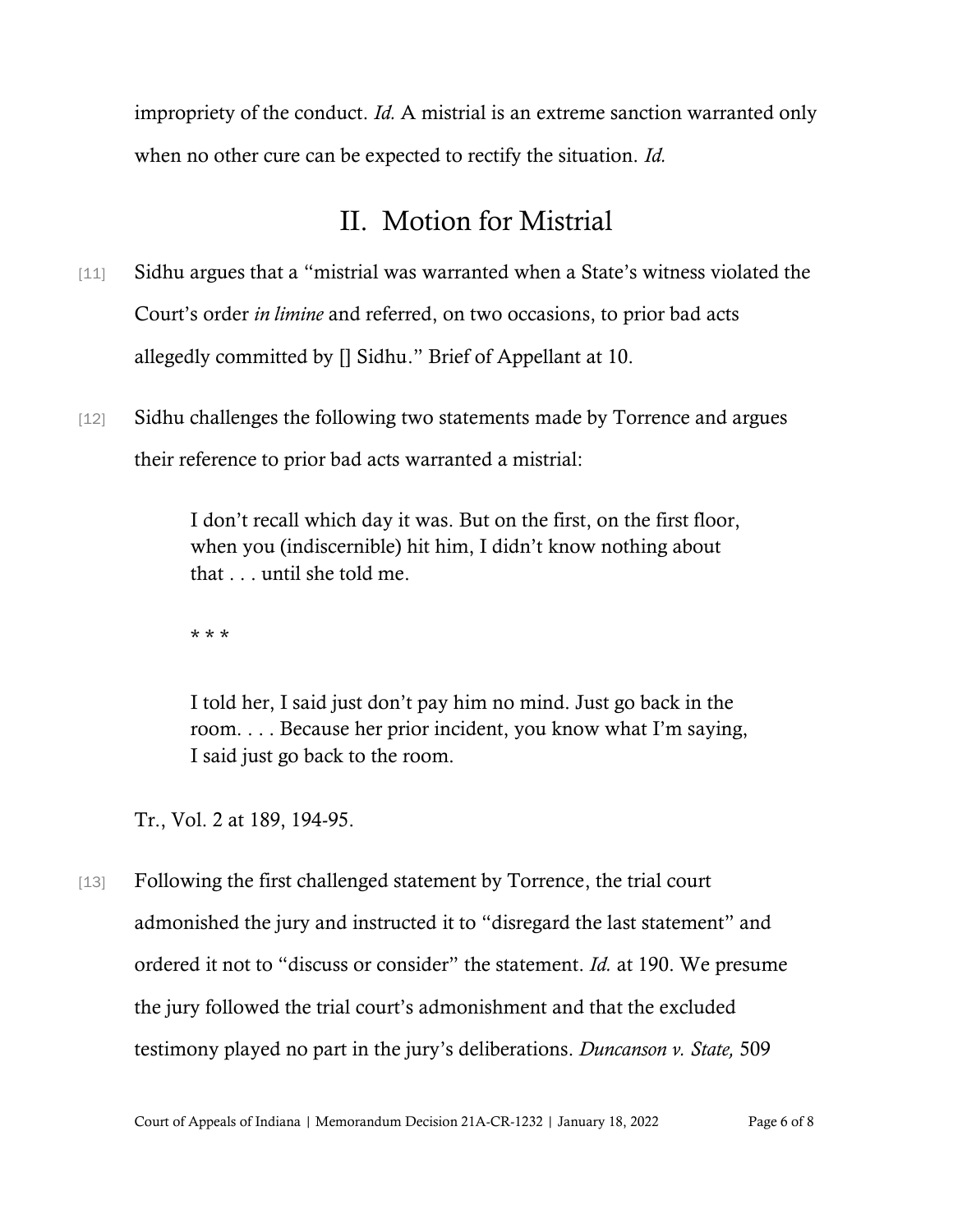[N.E.2d](https://1.next.westlaw.com/Link/Document/FullText?findType=Y&serNum=1987081376&pubNum=578&originatingDoc=I644b1700d39911d983e7e9deff98dc6f&refType=RP&fi=co_pp_sp_578_186&originationContext=document&transitionType=DocumentItem&ppcid=67af712486f943f991dc75aa8400485d&contextData=(sc.Search)#co_pp_sp_578_186) 182, 186 (Ind. 1987); *see also Stokes*, 919 N.E.2d at 1243 ("[A] timely and accurate admonition to the jury is presumed to sufficiently protect a defendant's rights and remove any error created by the objectionable statement.").

- [14] After Torrence's second statement, Sidhu objected and the trial court informed Torrence that he "may not talk about any other incidents." Tr., Vol. 2 at 195. The trial court did not admonish the jury after the statement nor include a specific admonishment in the final jury instructions. However, Torrence's statement was extremely vague and therefore likely did not affect the jury's verdict.
- [15] In *Mote v. State*, the State played at trial a redacted videotape that contained twelve references to the defendant's prior criminal history, including a conversation between the defendant and a police officer where the defendant mentions having been on probation, having been to jail and is told, among other things, that "it's obvious that you got a problem here." 775 N.E.2d 687, 689-90 (Ind. Ct. App. 2002), *trans. denied*. The trial court did not admonish the jury and when the defendant moved for a mistrial, the trial court determined that "the references were not to specific events, and the probation reference and general reference to [the defendant's] past record . . . were relatively innocuous." *Id.* at 691. However, on appeal, this court concluded that "[t]he references were simply too prejudicial" to the defendant and held that the trial court abused its discretion by denying the motion for a mistrial. *Id.* We differentiate the facts of *Mote* from this case.